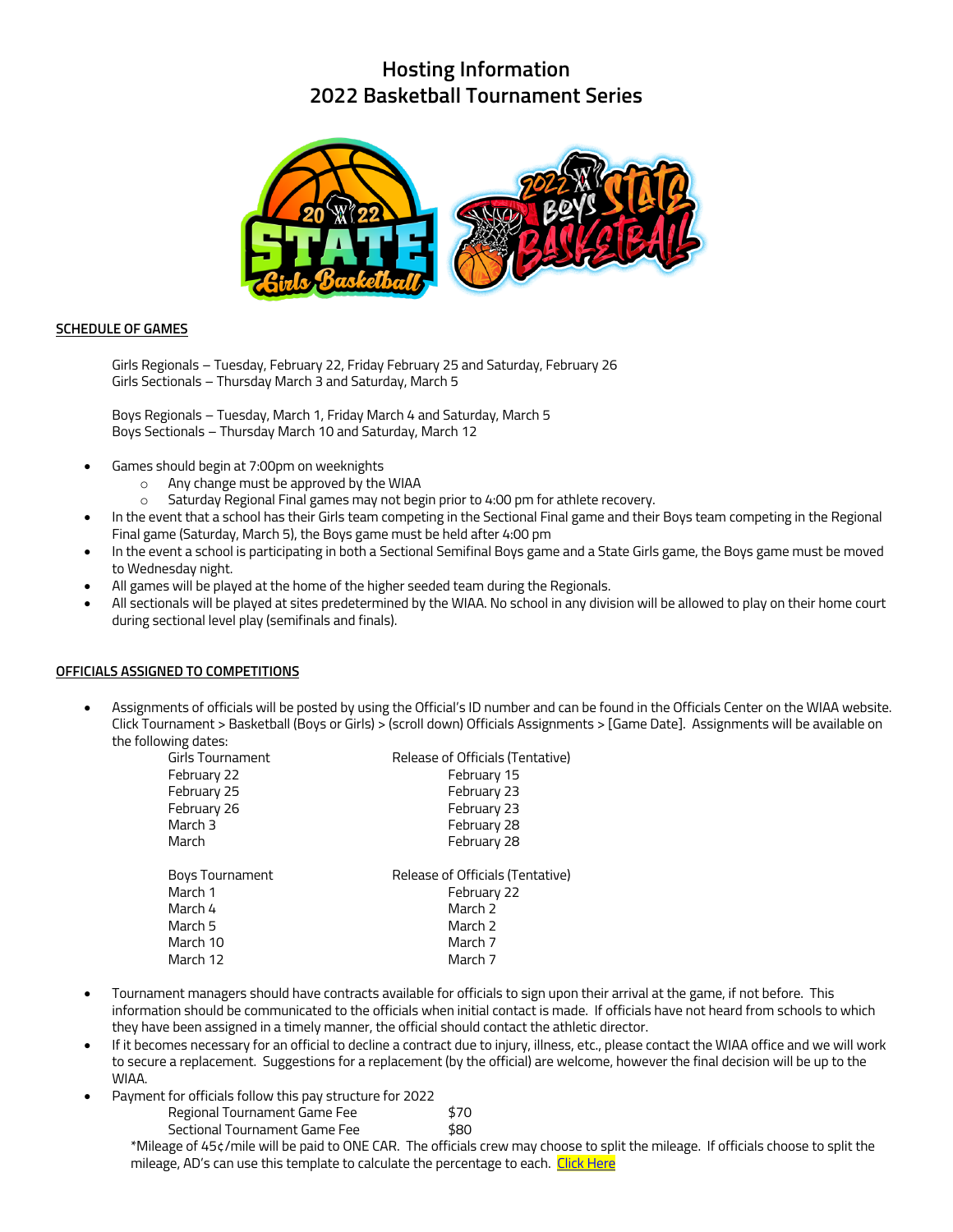## **TRAVEL PARTY**

- The maximum number of players allowed in uniform is 18. Teams are allowed four additional personnel on the bench, for a total of 22 in the travel party. No exceptions. The make-up of the 22-member party is a local decision.
- Free admission is only provided for:
	- o A party of 22 including players, coaches managers etc. No more than 18 may be players, in uniform.
	- o 8 complimentary admissions for event supervisors/administration. These individuals will have crowd control responsibilities.
	- o Game officials, scorers, timers, ticket takers and sellers, ushers, concessionaires, workers. They shall not be provided with an additional ticket for a companion.
	- o Members of the working press (will have a press pass), radio and television.
	- o Regional Child/Student/Adult \$6.00

|           | Children under 6    | \$1.00  |
|-----------|---------------------|---------|
| Sectional | Child/Student/Adult | \$7.00  |
|           | Children under 6    | \$1.00  |
| State     | Child/Student/Adult | \$11.00 |
|           |                     |         |

- The gym should be split in half at the midcourt line. All adult fans should be placed on the same side of the gym being placed behind their respective player benches. Students fans should be placed directly across from their adult fans. No student fans for any team should be placed behind their opponent's player bench.
- Rushing the court during or immediately following a game is prohibited.

## **DETERMINING GAME SITES**

After the seeds are released, sites for the first and second round regional games will be determined. The higher seeded team will host through the regional final game. We do know that there are schools that have boys games scheduled during the regional round of girls competition.

#### **PROGRAM INFORMATION**

- Schools are asked to send a copy of their tournament roster to the athletic director of the school hosting each tournament game in which their school will be a participant.
- Schools who choose to use an outside provider for their spectator programs are asked to notify the schools involved that businesses in their communities may be contacted by these providers. The WIAA logo may not be used in conjunction with these programs provided by outside vendors.

#### **AWARDS**

- Regional Awards: Plaque to Championship Team
- Our jeweler, ESCO, will send the regional final awards to those designated as the higher seeds in a given bracket.
- Sectional Awards: Plaque to Championship Team

Medals (18) to members of Championship Team and Runner-Up Team

• Schools may purchase additional medals for members of the championship and runner-up teams from the WIAA following the tournament competition.

#### **BROKEN BACKBOARDS**

• Financial responsibility for broken backboards during the WIAA Tournament Series must be assumed by the school whose athlete caused the damage. Host schools should have a plan for completing the game if a backboard is broken.

## **VIDEOTAPING**

- Tournament managers must determine if they are able to make space available for schools to videotape their game. If space is provided, equal space shall be provided for both teams.
- Do not ask tournament manager to tape your game.
- Tournament managers must not tape a game to give to another school who will be competing against participating teams later in the tournament series.
- Spectators are allowed to use hand-held video equipment from their seats. Tripods and power cables are not allowed.

#### **PHOTOGRAPHY/MEDIA**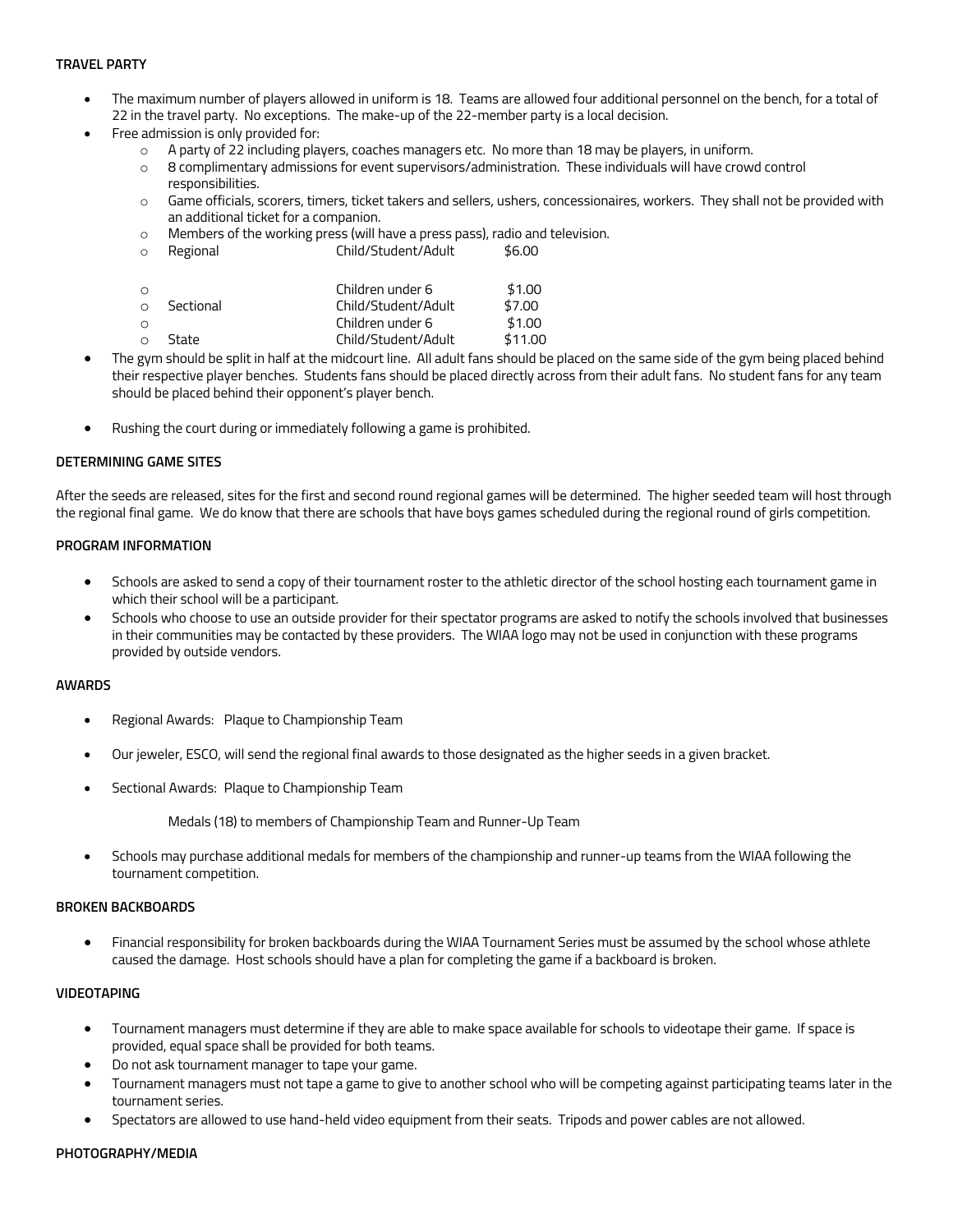• The WIAA membership-sponsored tournaments are the collective property of the Association and not of any individual member. The Association reserves the right to promote and advance the membership's interest with publication information; exclusive arrangements to create recognition and exposure to school-sponsored activities; restrictive policies prohibiting exploitation and commercialization of membership-sponsored tournaments; appropriate proprietary interest; and the use of images or transmissions identifying students; administrative personnel and member school marks.

## **REPORTING SCORES**

• Hosting school must report the game score using the ScoreCenter reporting tool. If you are unable to enter a score, please e-mail Candace Ostertag costertag@wiaawi.org or text Kate Peterson Abiad at (715) 496-0456.

## **CELL PHONES**

• State law (175.22) prohibits the use of cell phones (and other image recording devices) in locker rooms except in emergency situations.

## **NEUTRAL ENVIRONMENT**

- The WIAA expects schools hosting a WIAA basketball tournament game, even though their school might be involved, to provide a neutral environment. Tournament managers are asked to make their announcer aware of their responsibilities in providing a neutral environment.
- Temporary banners are allowed with some restrictions.
	- o Must be hand held and stationary
	- o May NOT have offensive language, or be used to disrupt the players or officials.
	- o May not interfere with spectators' view
	- o May not be used in an inappropriate manner or carried around during an event
- Banners of the host school are allowed, such as those depicting conference schools, sportsmanship themes, or current team members recognition, or with welcoming messages.

## **SPORTSMANSHIP GUIDELINES**

- Artificial noisemakers are prohibited by NFHS rule 1-18
- Laser Pens are prohibited at all WIAA Tournament competitions.
- Violators shall be removed from the contest and banned items confiscated.
- Shakers/Pennants/Homer Hankies/Etc.
	- o Shakers and pennants attached to a wooden/plastic stick are allowed.
	- $\circ$  Homer Hankies, towels, No. 1 Fingers, hands, are allowed provided the printing includes only school name, nickname or mascot, and provided they do not cause crowd problems.
- Hand-held Banners are legal provided they are not offensive in nature, do not disrupt players, officials or interfere with spectators and are not carried around the gym before, during or after the game.
- Paper confetti is prohibited
- School flags are permitted as long as they are only used in front of their own fans.
- Schools participating in the WIAA Basketball Tournament Series are competing for the Rural Sportsmanship Award, which is presented annually to a team demonstrating a high level of sportsmanship throughout the entire basketball Tournament Series.

# **WIAA COMPETITION RULES**

#### **NO PRACTICE AT FACILITY/PRACTICING AT SECTIONAL SITE**

Host schools are not permitted to allow participating schools to practice at their facilities prior to tournament competition. Schools are prohibited during the regular season and the WIAA tournament series from practicing for sectional and State Tournament preparation at sites and facilities hosting WIAA tournaments.

# **PLAYING FLOOR**

- Schools may not use a tournament playing floor for a minimum of two hours prior to the start of a WIAA tournament game for shooting, passing, etc. If a game is scheduled to start at 7:00 pm, neither school is allowed to have any players on the court after 5:00 pm, or before the 15-minute warm-up period. This rule applies only to the floor that will be used for tournament play.
	- o If a school violates this provision, the coach of that team will lose the use of the couching box for the entire game and must remain seated for the entire game.
	- o The game will not start with the shooting of technical foul free throws as a result of this violations, nor will there be team fouls awarded.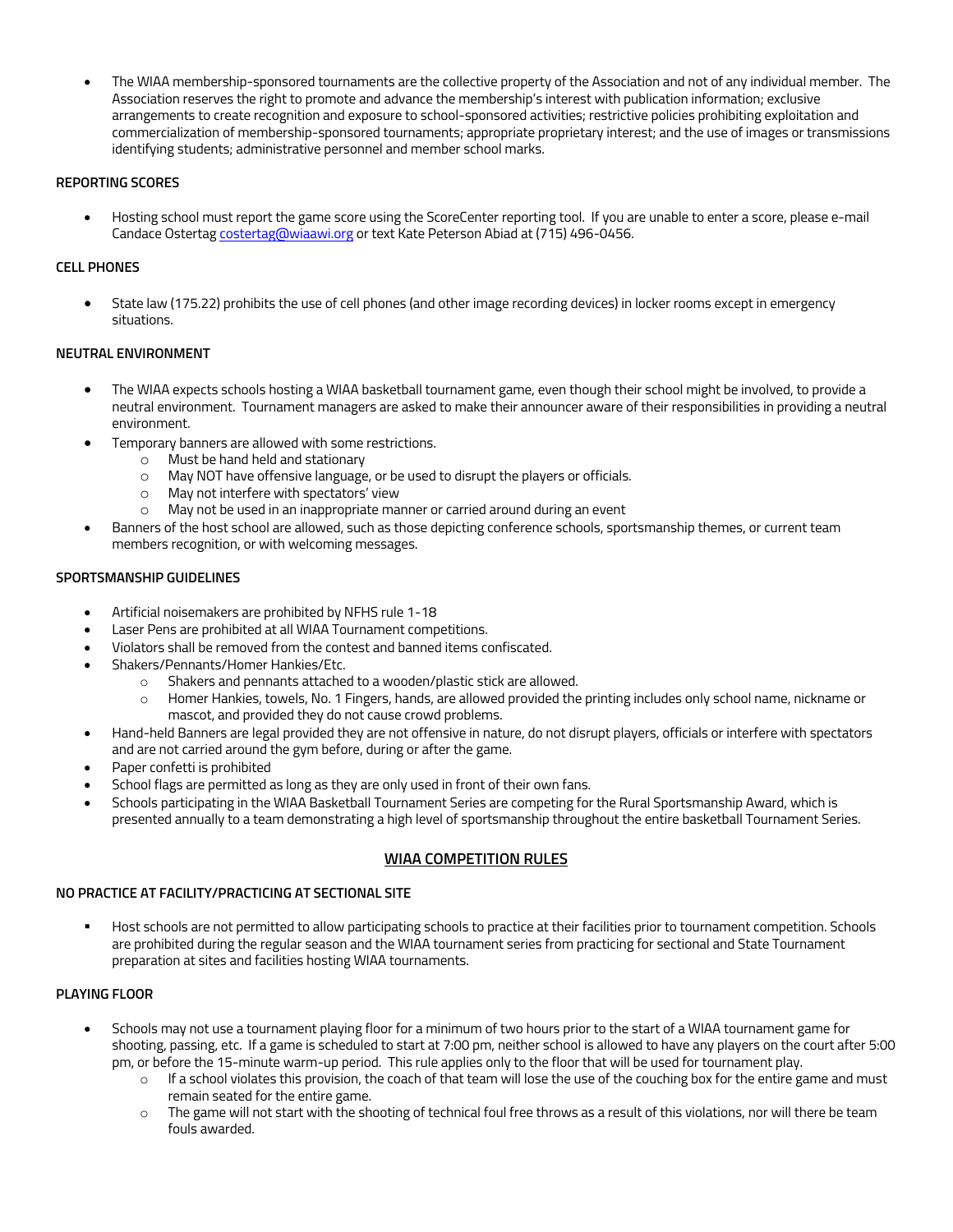#### **GAME BALL**

- The official ball of the 2022 WIAA State Basketball Tournament is the Spalding Legacy TF-1000.
	- Spalding will be sending each Sectional site one game ball for use in the game.
		- o Host school should place this ball and one additional NFHS approved Spalding ball at the scorer's table for use during the game.
			- o These balls will not be used for warm-ups.
- Competing teams shall bring their own balls for warm-ups.

# **JERSEY COLOR**

- Regional games: Home team will wear white if neutral site higher seed will wear white.
- The FIRST school alphabetically (according to WIAA Directory of Member schools) will wear white for sectional and state games. The school wearing white jerseys will be designated as the home team on the scoreboard when neither team is playing on its home court.

## **PREGAME WARMUP**

• Warm-up procedures to be used during the WIAA Basketball Tournament are as follows:

| Game Clock |                                                                                           |
|------------|-------------------------------------------------------------------------------------------|
| 15:00      | Warm-up begins. Officials enter the court and go directly to positions to supervise       |
| 12:00      | Official conduct pre-game meeting (see NFHS Pre-Game Protocol)                            |
| 10:00      | Officials proceed to scorer's table                                                       |
|            | Check score book                                                                          |
|            | Brief the Scorer and Timer<br>$\Omega$                                                    |
|            | Check game ball for NFHS authenticating mark<br>$\circ$                                   |
|            | Check alternating possession arrow<br>$\circ$                                             |
| 1:30       | Officials introduce themselves to coaching staff and discuss legality of player equipment |
| 0:00       | National Anthem, followed by Player Introductions                                         |
|            |                                                                                           |

## **PLAYER INTRODUCTIONS**

- Announcer shall introduce all 5 starters for visiting team (team in dark jerseys)
- Announcer shall introduce all 5 starters for home team (team in white jerseys) \*For State Tournament games, Announcer will be provided with detailed information.

# **ANNOUNCER**

- The PA may be used only to make tournament-related announcements. Schools may not use the PA system during the tournament series for the purpose of prayer.
- The following announcements are required:
	- Sportsmanship Announcement (printed in program also requested) "[Insert School Name], [Insert School Name], and the WIAA require good sportsmanship at education-based sporting events. Attendance at interscholastic activities is a privilege with the expectation to exhibit positive and respectful behavior. For the enjoyment and respect of all in attendance, your cooperation in demonstrating the high ideals of sportsmanship is expected and greatly appreciated."
	- o National Anthem Announcement "To honor America and those defending our freedom, we ask those who are able to stand, remove your hats, and place your hand over your heart for the playing/singing of the National Anthem."

# **SCORER**

- Required to wear a black and white striped shirt.
- An X should be placed on the floor in front of the scorer, to be easily identified by substituting players

# **IN-GAME ACTIVITIES**

# **RECORDED MUSIC**

• All music used before, during, and following a contest must be reviewed and have school administration approval. Lyrics may not be lewd, offensive or profane, and must be appropriate for an educational setting. Please play the music at a reasonable level so it can be enjoyed.